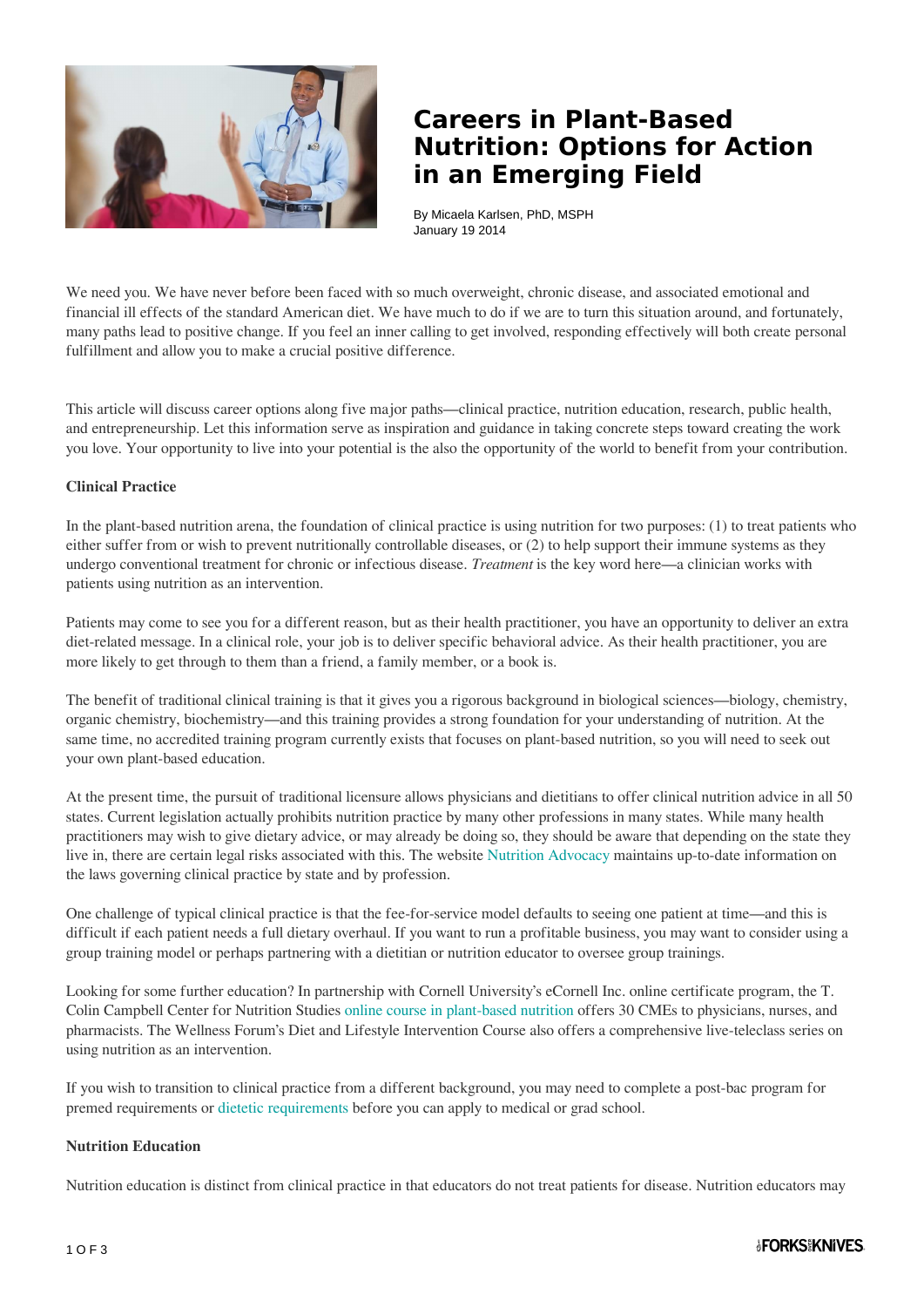## **Careers in Plant-Based Nutrition: Options for Action in an Emerging Field**

By Micaela Karlsen, PhD, MSPH January 19 2014

provide one-on-one, or more often group training, to educate children and adults about nutrition and health outcomes. It's important for educators to remain vigilant about not crossing the line between educating and treating. This is especially important for anyone pursuing health coaching or other professions whose scope of practice are not yet clearly defined. Again, the website [Nutrition Advocacy](http://www.nutritionadvocacy.org/your-profession) can really come in handy.

One advantage of education is that group training, classes, and programs are a natural fit―which can potentially make the profession more financially sustainable for those running their own training programs.

Looking for some examples? Some nutrition jobs:

- A nutrition professor at a university or community college.
- A health teacher in an elementary, middle, or high-school setting.
- A curriculum developer for organizations with a nutrition-related mission.
- A hospital dietitian who runs group meetings with cardiac patients.
- A certified health education specialist who offers corporate presentations or special seminars in schools.
- A health coach who works with individual clients.

The training path is less clear cut, although people seeking a position in academia or medical education will share the need to learn about plant-based nutrition outside of their traditional education. Possibilities include traditional training in nutrition, exercise physiology, or health education; a public health degree; or any number of alternative, non-accredited programs, such as coaching training. Having a clear vision of what kind of lifestyle you want to lead is important in determining your educational path. Do you want to interact with a lot of people? Children or adults? Do you prefer live lectures? Teleseminars? Do you want to write? Develop educational materials?

Spending the time to visualize the life that would bring you the greatest personal fulfillment is essential. Once you have that in mind, it will be easier to see a path to your goal.

#### **Research**

Currently, only a handful of researchers are studying the effects of whole-food, plant-based diets. I hope we see some more in the coming years! Researchers' activities usually include conducting original studies and publishing papers in scientific journals. With the exception of government-funded researchers, those in academia also usually have to write grants to support their studies and often their salaries. Teaching at the university level is a powerful way to influence the next generation of thinkers.

The Centers for Disease Control (CDC) and the National Institutes of Health (NIH) both have ongoing research positions, and any university with a nutrition or public health department is a possibility.

In academic settings, more prestigious universities often facilitate greater access to grant funding; however, there is often more pressure to "publish or perish." As government grant funding has diminished slightly in recent years, more research grants are taken from industry. The resulting potential for compromised objectivity is something to be mindful of. At the same, conducting original research can be immensely exciting, as you are discovering the information that will inform our views in the future. You get to answer the unanswered questions.

Looking for graduate programs? Check out the [American Society for Nutrition Graduate School Programs.](http://www.nutrition.org/education-and-professional-development/graduate-program-directory/)

#### **Public Health**

Public health is a far-reaching field of practice that targets primary prevention―averting illness before it occurs, especially in programs targeting large populations.

Public health is one of the most versatile career paths, and an MPH (master of public health) or PhD degree in the field provides